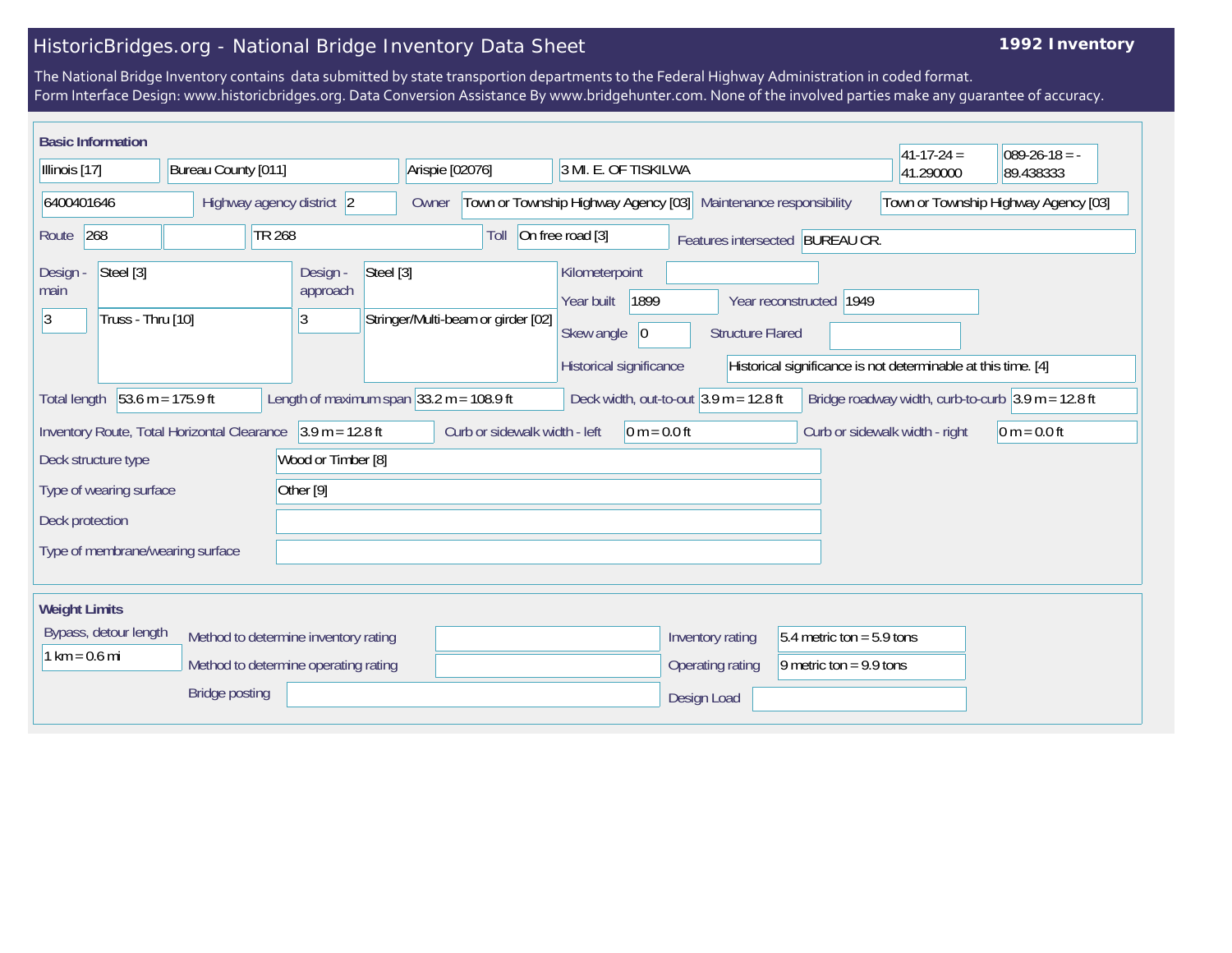| <b>Functional Details</b>                                                                                |                                                                                         |
|----------------------------------------------------------------------------------------------------------|-----------------------------------------------------------------------------------------|
| 50<br>Average daily truck traffi<br>Average Daily Traffic                                                | 2012<br>Year 1987<br>100<br>Future average daily traffic<br>%<br>Year                   |
| Road classification<br>Local (Rural) [09]                                                                | Approach roadway width<br>Lanes on structure  1<br>$7.3 m = 24.0 ft$                    |
| Type of service on bridge Highway [1]                                                                    | Direction of traffic One lane bridge for 2 - way traffic [3]<br>Bridge median           |
| No parallel structure exists. [N]<br>Parallel structure designation                                      |                                                                                         |
| Type of service under bridge<br>Waterway [5]                                                             | Navigation control<br>$ 0\rangle$<br>Lanes under structure                              |
| $0 = N/A$<br>Navigation vertical clearanc                                                                | Navigation horizontal clearance $ 0 = N/A$                                              |
| Minimum navigation vertical clearance, vertical lift bridge                                              | Minimum vertical clearance over bridge roadway<br>$3.35 m = 11.0 ft$                    |
| Minimum lateral underclearance reference feature Feature not a highway or railroad [N]                   |                                                                                         |
| Minimum lateral underclearance on right $0 = N/A$                                                        | Minimum lateral underclearance on left $0 = N/A$                                        |
| Minimum Vertical Underclearance $ 0 = N/A$                                                               | Minimum vertical underclearance reference feature Feature not a highway or railroad [N] |
| Appraisal ratings - underclearances N/A [N]                                                              |                                                                                         |
|                                                                                                          |                                                                                         |
| <b>Repair and Replacement Plans</b>                                                                      |                                                                                         |
| Type of work to be performed                                                                             | Work to be done by contract [1]<br>Work done by                                         |
| Replacement of bridge or other structure because<br>of substandard load carrying capacity or substantial | 200000<br>Bridge improvement cost<br>20000<br>Roadway improvement cost                  |
| bridge roadway geometry. [31]                                                                            | $64.3 m = 211.0 ft$<br>Length of structure improvement<br>Total project cost<br>300000  |
|                                                                                                          | Year of improvement cost estimate                                                       |
|                                                                                                          | Border bridge - state<br>Border bridge - percent responsibility of other state          |
|                                                                                                          | Border bridge - structure number                                                        |